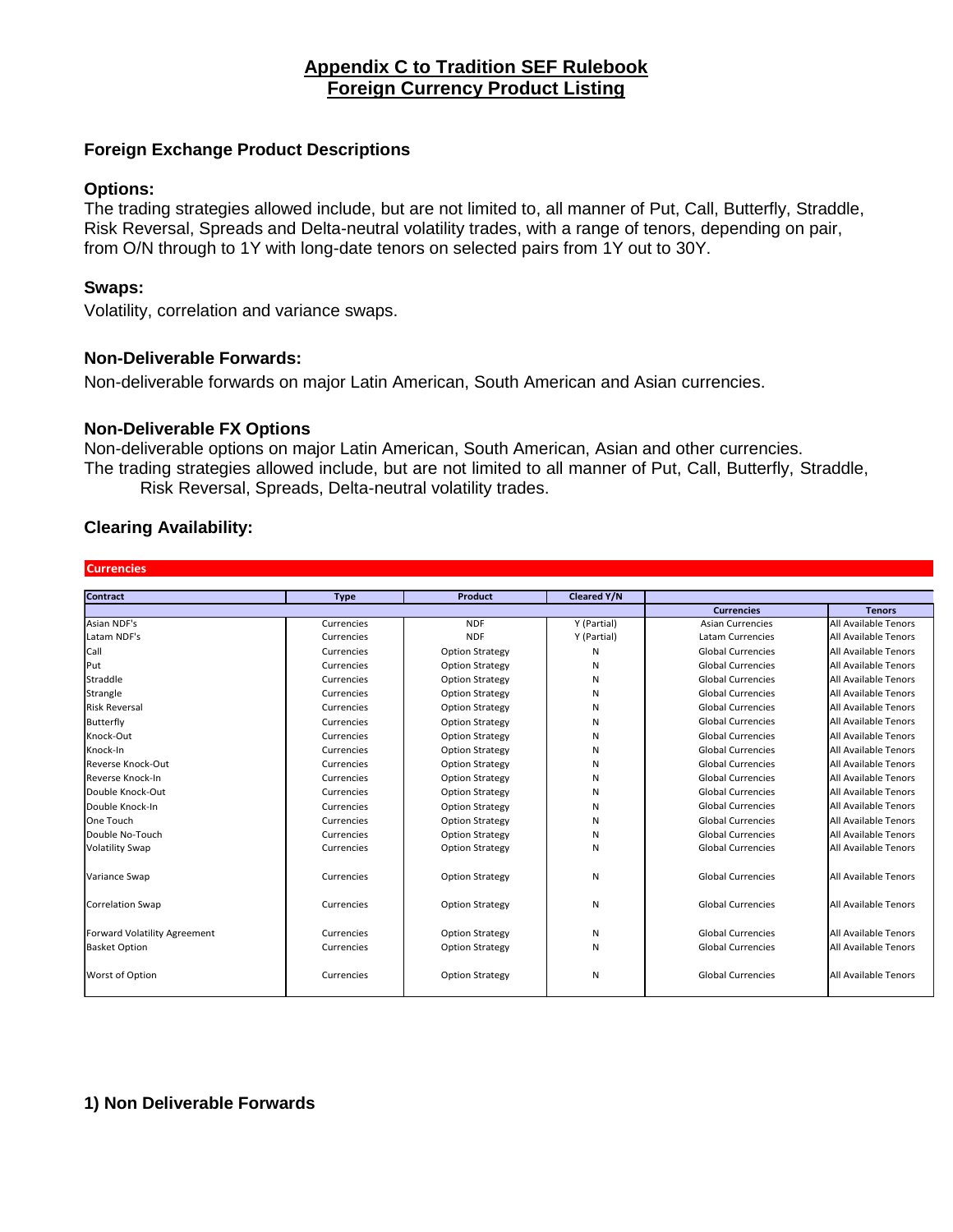#### **Non Deliverable Forward**

An NDF is a foreign exchange forward contract on a notional amount where no physical settlement of the two currencies takes place at maturity. Instead a net cash settlement is made by one party to another based on the difference of the two FX rates. The settlement is done using a pre-determined currency, typically USD, and is determined at an agreed fixing date, typically 1 or 2 days prior to settlement, using spot fixing rates. There is no exchange of principle or upfront payments on these contracts.

### **NDF Convention Definitions**

NDF contracts follow the Emerging Market Trade Association (EMTA) conventions: [\(http://www.emta.org/template.aspx?id=2275\)](http://www.emta.org/template.aspx?id=2275), and 2006 ISDA Definitions

### **Available Currencies**

CNY Chinese Renminbi IDR Indonesian Rupiah INR Indian Rupee KRW South Korean Won MYR Malaysian Ringgit PHP Philippine Peso TWD Taiwan Dollar VND Vietnamese dong EGP Egyptian pound RUB Russian ruble KZT Kazakh tenge ARS Argentine Peso BRL Brazilian Real CLP Chilean Peso COP Colombian Peso GTQ Guatemalan quetzal PEN Peruvian nuevo sol UYU Uruguayan peso VEB Venezuelan bolívar UAH Ukranianhryvnia AZN Azeri manta

### **Notional**

The notional amount of the contract, which is not exchanged. No minimum or maximum contract size.

### **Notional Currency**

The currency in which the contract size is expressed.

### **Settlement Currency**

The currency used to settle the NDF.

### **List of Settlement Currencies:**

USD US Dollar AUD Australian Dollar CAD Canadian Dollar CHF Swiss Franc EUR Euro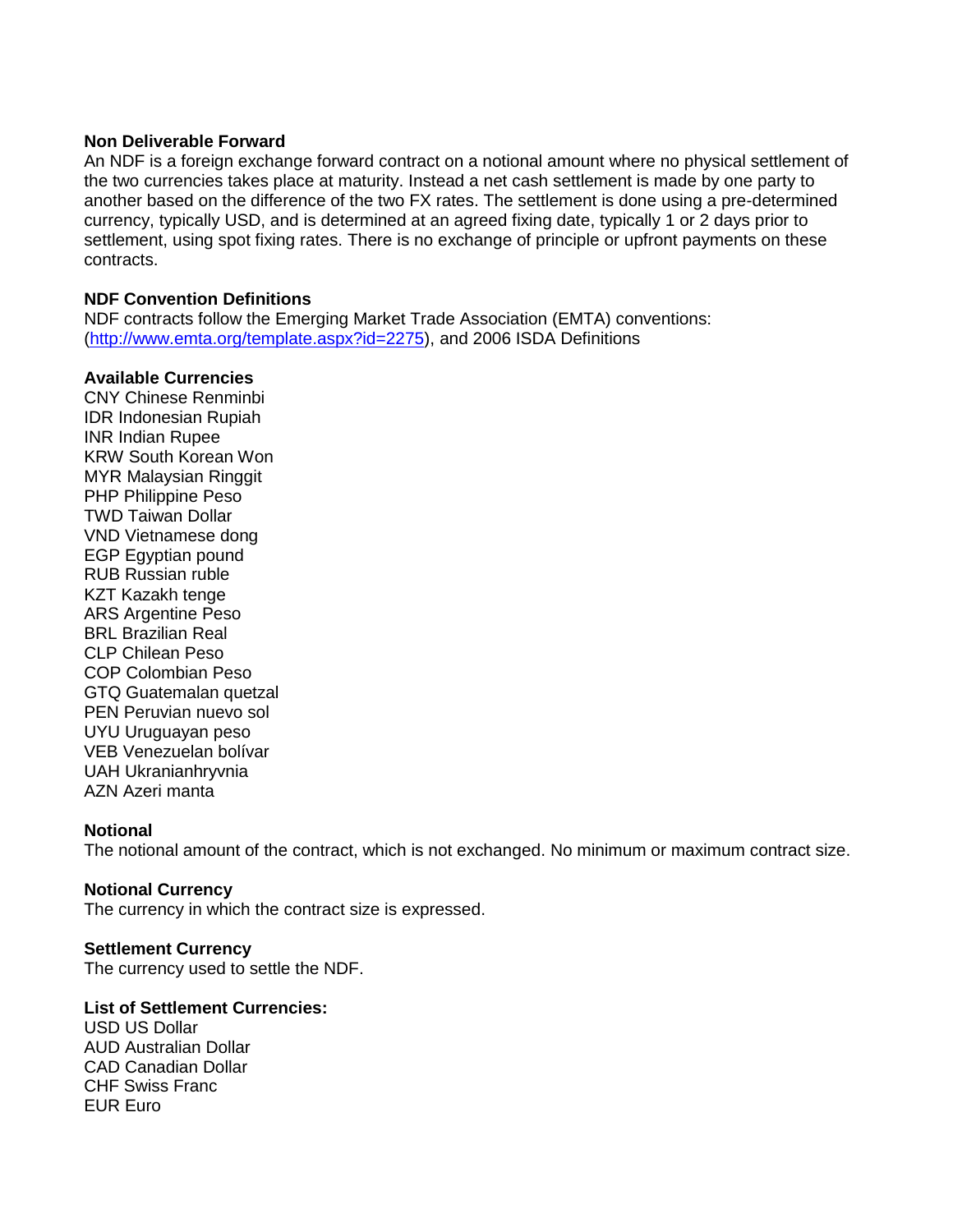GBP British Pound JPY Japanese Yen

#### **Quoting Convention and Minimum Increments**

#### **Outright forward rate:**

The number of currency units as valued per unit of base currency

#### **Spread:**

The difference between the Spot FX for the currency pair and the outright forward rate (as above)

### **Notional amount and minimum increments:**

As agreed by Participants

### **Trade Date**

The date on which the Participants enter into the contract

#### **Fixing Date**

The time, date, and location at which the Spot FX is compared to the traded NDF rate, using a particular fixing source as agreed between Participants

#### **Holiday Calendar**

Dependent upon Currencies as defined by the Emerging Market Trade Association, or as agreed between Participants

#### **Settlement Date**

Date on which the difference between the Spot FX and the traded NDF rate is paid, usually one or two business days after the Fixing Date depending on the currency, as agreed between Participants.

#### **Settlement Procedure**

As agreed between Participants for non-cleared trades As dictated by the Clearinghouse for trades subsequently novated for clearing.

#### **Contract Types:**

**Outrights** Curve (Tenor) Spreads, Butterflies, Condors

### **Tenors**

Listed benchmark tenors are 1d 2d 3d 1w 2w 3w 1m 2m 3m 6m 9m 12m 15m 18m 2y 2 ½y 3y 4y 5y.

Off the run NDF contract tenors may be between one day and 10 years, as agreed between Participants.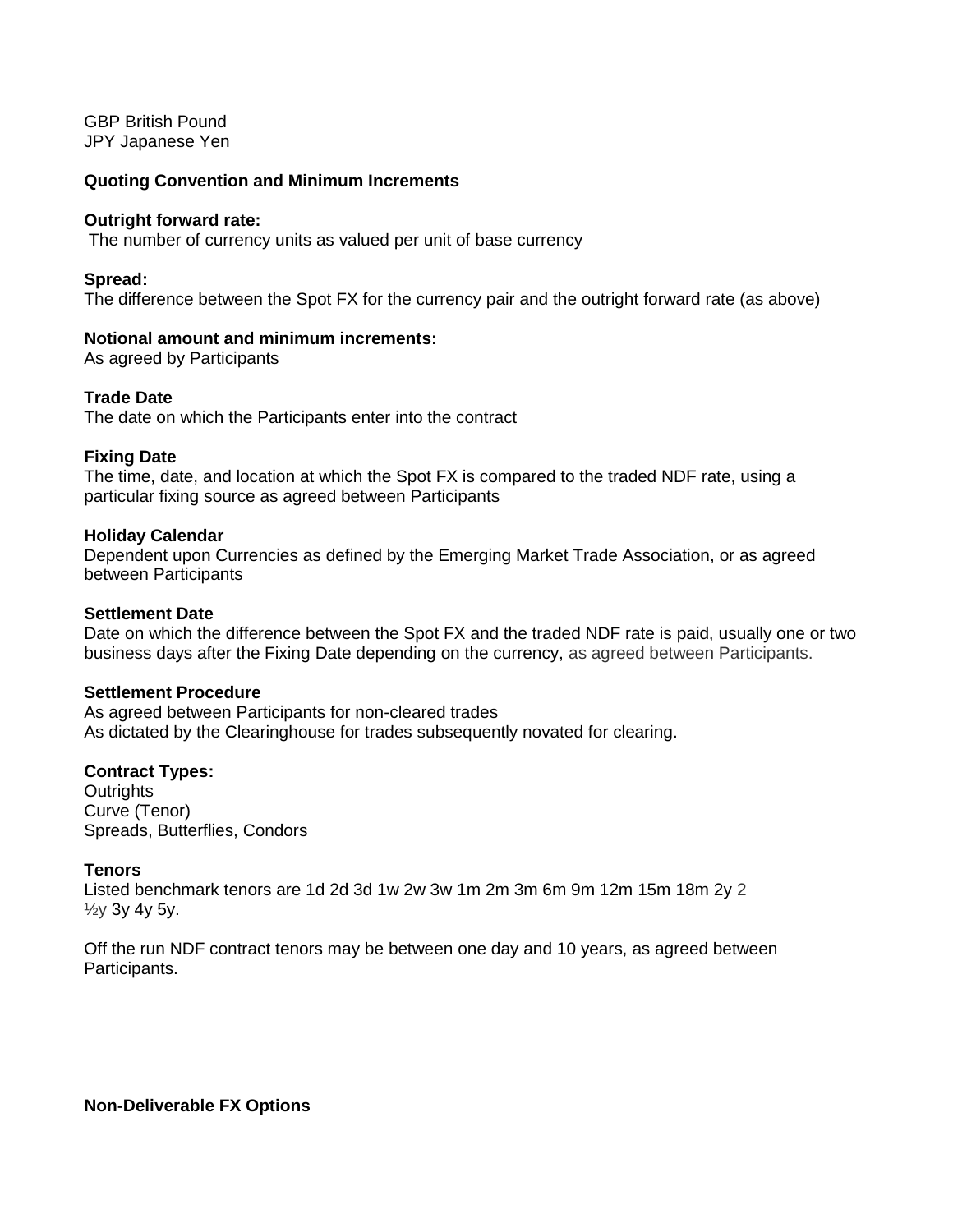A Non-Deliverable FX option (NDO) offers the right but not the obligation to buy or sell an agreed amount of one currency in exchange for an agreed amount of another currency at a specified future exchange rate (the strike price), but using a net cash settlement made by one party to another based on the difference of the two FX rates (strike price rate and fixing expiry rate). NDOs are generally "European Style", whereby the right to exercise may occur only on a single date (the expiry date) but may also be "American Style," whereby the right to exercise may occur on any date up to and including the expiration date as determined by the option buyer if agreed between Participants. Settlement of an "in-the-money" option is 1 or 2 days following the agreed expiry date, using the spot FX Fixing rate of expiry date. Settlement is cash, where participants exchange the net cash difference between the prevailing spot rate and the strike price of an exercised NDO.

# **Non-Deliverable FX Option (NDO)**

# **Contract Overview**

**An option to enter into a non-deliverable forward (NDF) foreign exchange contract at pre-defined time(s), with its exchange rate equal to the Strike Price.**

# **Convention Definitions**

2006 ISDA Definitions as updated (http://www.emta.org/template.aspx?id=2275) Underlying NDFs: Emerging Market Trade Association (http://www.emta.org/ndftt.aspx)

# **Available Currencies**

CNY Chinese Renminbi IDR Indonesian Rupiah INR Indian Rupee KRW South Korean Won MYR Malaysian Ringgit PHP Philippine Peso TWD Taiwan Dollar VND Vietnamese ng EGP Egyptian pound RUB Russian ruble KZT Kazakh tenge ARS Argentine Peso BRL Brazilian Real CLP Chilean Peso COP Colombian Peso GTQ Guatemalan quetzal PEN Peruvian nuevo sol UYU Uruguayan peso VEB Venezuelan bolívar UAH Ukranianhryvnia AZN Azeri manta

### **Notional**

The notional amount of the NDF underlying the NDO

# **Notional Currency**

The currency in which the option contract size is expressed, as agreed by Participants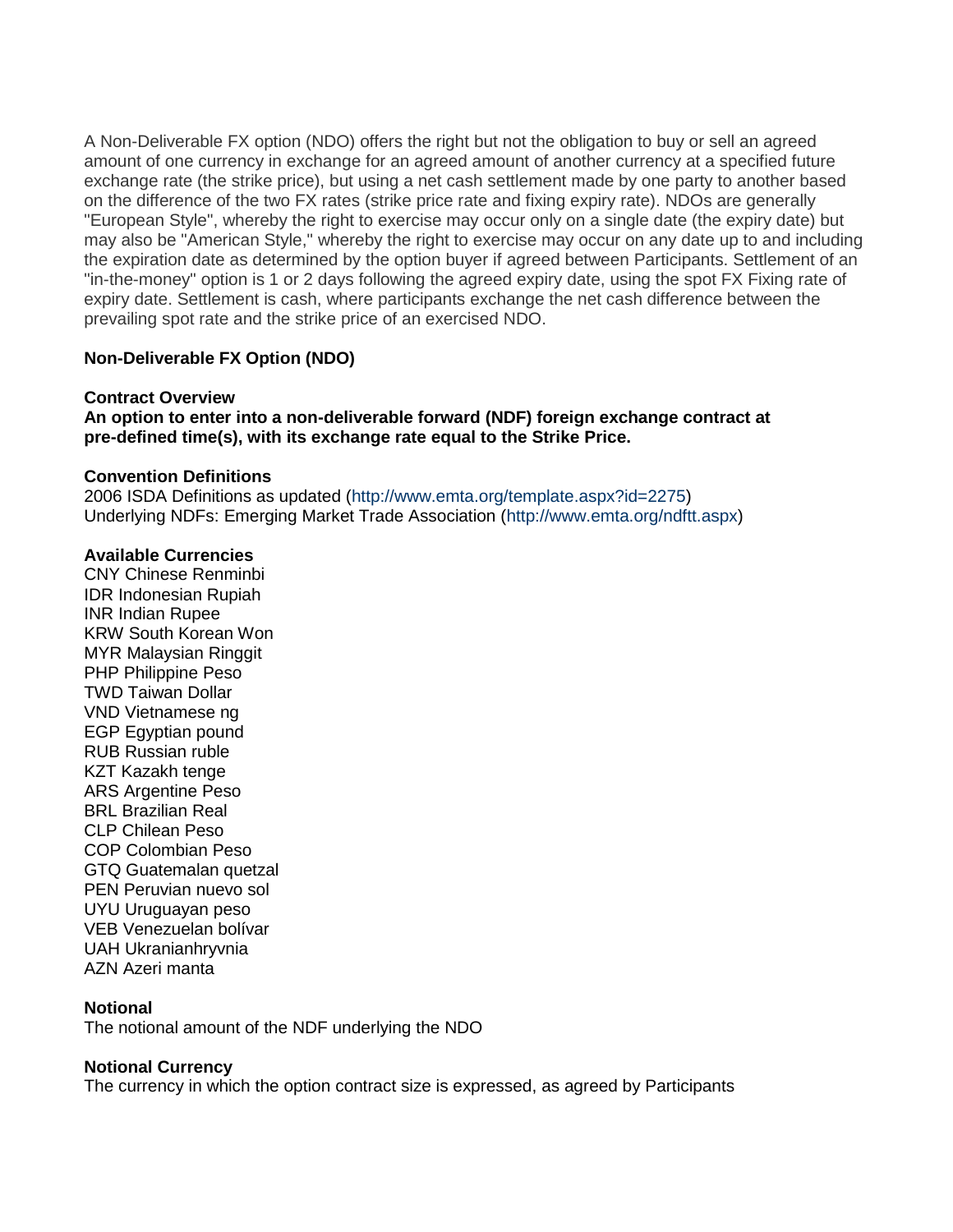# **Settlement Currency**

The currency used to settle the NDO, as agreed by Participants. USD US Dollar EUR Euro GBP British Pound JPY Japanese Yen CAD Canadian Dollar CHF Swiss Franc AUD Australian Dollar

# **Notional Amount**

The notional amount of the settlement currency of the NDF pair underlying the option

# **Notional Currency**

The base currency in which the option contract size is expressed, as agreed by Participants

# **OptionType**

Put = Option buyer has the right to sell the NDF exchange rate (e.g. selling USD, buying a non-deliverable currency)

Call = Option buyer has the right to buy the NDF exchange rate (e.g. buying USD, selling a nondeliverable currency)

### **Quoting Convention**

Implied Volatility: the value of volatility for the underlying instrument which returns a theoretical value equal to the current market price of the option using a Black-Scholes based pricing model. Non-Deliverable Options Contracts may be traded with an underlying delta hedge NDF or may be traded with no hedge. Bids and offers are expressed as percentage of notional (the premium payable), as agreed between Participants. Where traded as an implied volatility, NDO premiums are subsequently calculated and agreed between Participants before execution

**Minimum Increments** Dependent on currency pair and tenor and as agreed between participants

### **Strike**

Rate that will be used for the underlying currency exchange at expiry.

# **Exercise Type**

European: (options can only be exercised at expiration).

American: (any time during the life of the option) and Bermudan style options (agreed dates during the life of the option) may also be traded as agreed between participants.

### **Premium**

The payment made by the buyer of the option and calculated based on the relationship between: Implied Volatility, Notional, the prevailing spot FX rate, Non-Deliverable Forward FX rate, Strike(s), delta and the interbank deposit rates used for each of the currencies at time of trade. Premium may be paid spot or forward upon option expiry, as agreed between Participants

### **Trade Date**

The date on which the Participants enter into the option contract.

# **Expiry Date (NDO Fixing date)**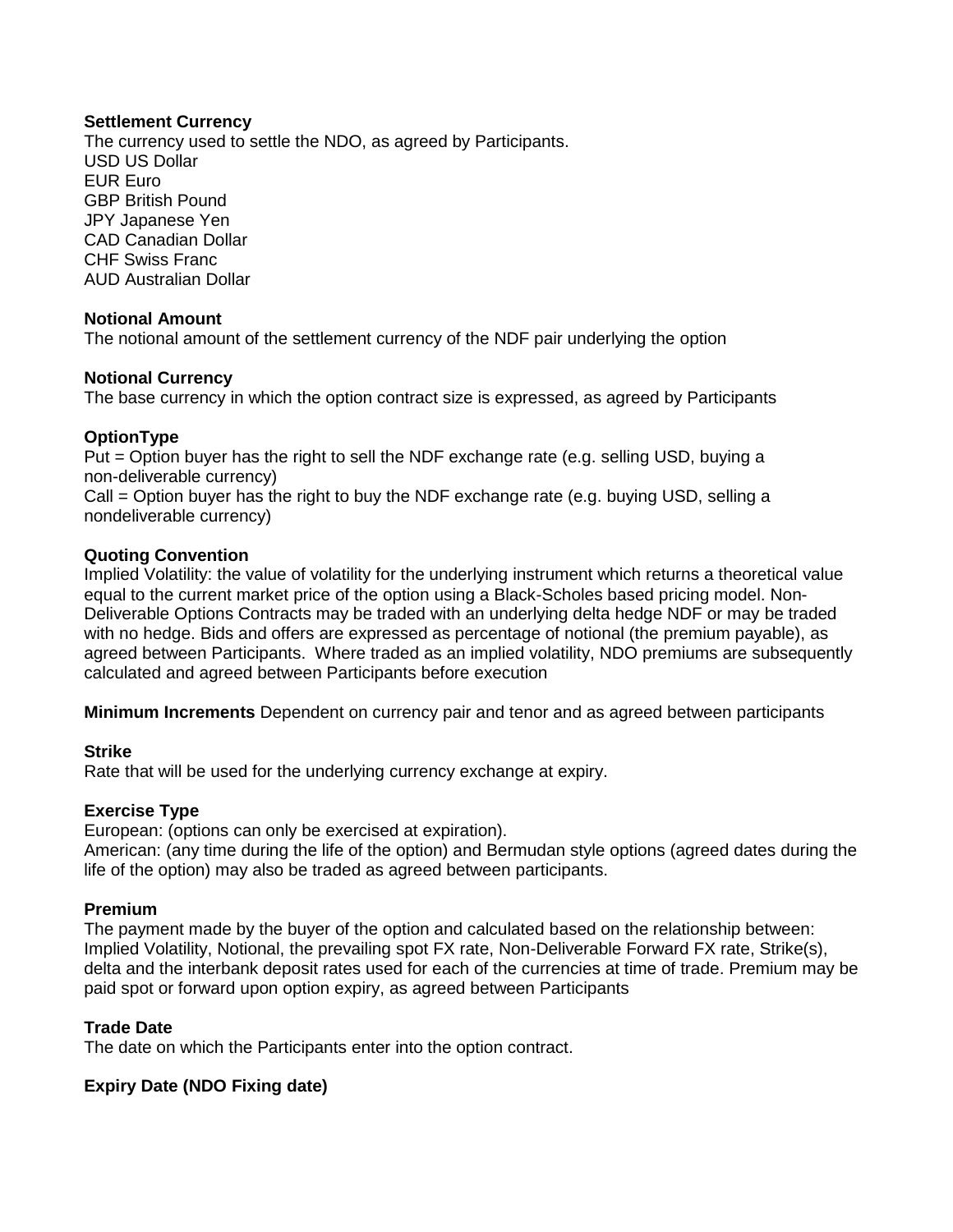The last day upon which the option may be exercised and as agreed between participants, the time, date, and location at which the Spot FX is compared to the strike price of the NDO for the purposes of ascertaining if the option expires via settlement of an underlying NDF trade at expiry, using a specific fixing source as agreed between Participants

### **Minimum Size**

Dependent on currency pair and tenor or as agreed between participants

### **Holiday Calendar**

Dependent upon Currencies as defined by the Emerging Market Trade Association (viewed at http: //www.emta.org/template.aspx?id=2275), or as agreed between Participants

### **Settlement Procedure**

As agreed between participants

# **Settlement Date**

Date on which the spot FX trade resulting from delivery is settled or the difference between the spot FX and the strike price of the option is paid where cash settled, one or two business days after the expiry date depending on the currency, as agreed between Participants

### **Expiration cut-off Times:**

Dependent upon Currencies as defined by the Emerging Market Trade Association (viewed at [http://www.emta.org/template.aspx?id=2275\)](http://www.emta.org/template.aspx?id=2275), or as agreed between Participants.

### **Settlement Procedure**

As agreed between Participants for non-cleared trades.

### **Contract Types**

Each NDO traded is bespoke and agreed between Participants. All option strategies result in Call options and/or Put options executed with the following strategies commonly traded:

### **Vanilla:**

Outright Call / Put, Straddle, Strangle, Butterfly, Risk Reversal, Calendar (tenor) spread, Cross Currency Spread, Condor, Call Spreads, Put Spreads, Delta Neutral volatility strategies, Live strategies with no delta hedge

### **Exotic:**

Baskets, Knock ins, Knock outs, Double Knock outs, Reverse Knock ins / Knock outs, One touch, No Touch, Double No Touch, Volatility Swaps, Variance Swaps, Worst of Options, Compound Options, Forward Volatility Agreements

### **Tenors**

As agreed between Participants, NDO contract tenors may be between 1 day and 30 years.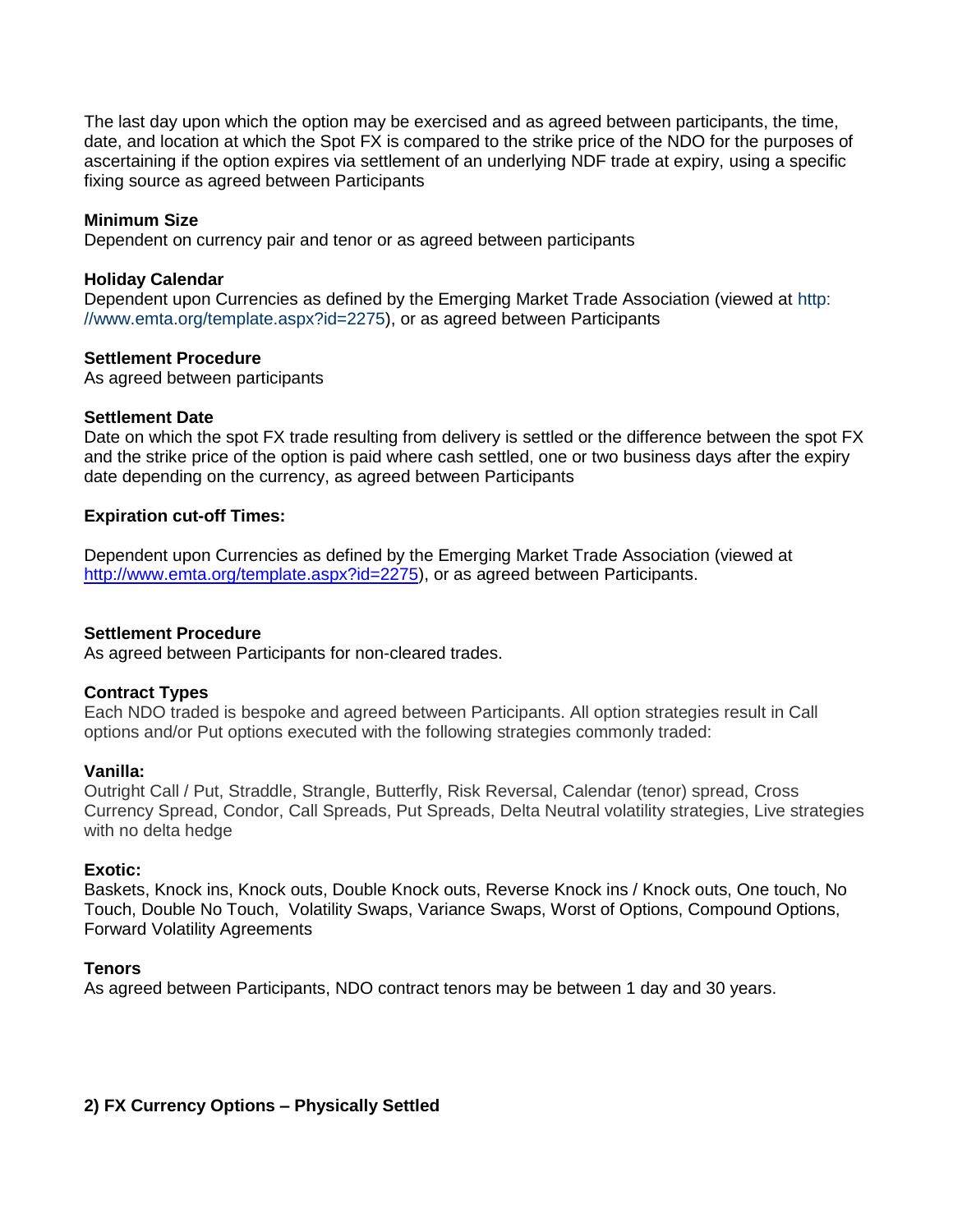An FX option offers the right but not the obligation to buy or sell an agreed amount of one currency in exchange for an agreed amount of another currency at a specified future exchange rate (the strike price). FX options are generally "European Options", whereby the right to exchange may occur only on a single date (the expiry date), although "American Options" whereby the right to exchange may occur on any date up to and including the expiration date as determined by the option buyer may also be negotiated. Settlement of an "in-the-money" option is 1 or 2 days following the agreed expiry date. Settlement is physical where a spot transaction at the strike price is executed at expiration if the option is in-the-money.

# **FX Option Contract**

# **Overview**

An option to enter into a foreign exchange contract at pre-defined time(s), with its exchange rate equal to the Strike.

# **Convention Definitions**

1998 ISDA FX and Currency Option Definitions as updated [\(http://www.emta.org/WorkArea/DownloadAsset.aspx?id=7743\)](http://www.emta.org/WorkArea/DownloadAsset.aspx?id=7743) Emerging Market Trade Association [http://www.emta.org/template.aspx?id=2275\)](http://www.emta.org/template.aspx?id=2275)

# **Available Currency Pairs:**

AUD/CAD, AUD/CHF, AUD/HKD, AUD/JPY, AUD/KRW, AUD/NZD, AUD/SGD, AUD/USD, AUDUSD/NZDUSD, BRL/JPY, CAD/JPY, CAD/SGD, CHF/HUF, CHF/JPY, CHF/TRY, EUR/AUD, EUR/BRL, EUR/CAD, EUR/CHF, EUR/CLP, EUR/CNY, EUR/CZK, EUR/GBP, EURGBP/GBPCHF, EUR/HKD, EUR/HUF, EUR/ILS, EUR/JPY, EUR/KRW, EUR/MXN, EUR/MYR, EUR/NOK, EUR/NZD, EUR/PLN, EUR/RON, EUR/RUB, EUR/SEK, EUR/SGD, EUR/TRY, EUR/USD, EURUSD/USDCHF, EURUSD/USDNOK, EURUSD/USDSEK, EUR/ZAR, GBP/AUD, GBP/CAD, GBP/CHF, GBP/JPY, GBP/MXN, GBP/SGD, GBP/USD, JPY/INR, JPY/KRW, MXN/JPY, NOK/JPY, NOK/SEK, NZD/CAD, NZD/JPY, NZD/SGD, NZD/USD, SEK/JPY, SGD/JPY, TRY/JPY, TRY/ZAR, USD/AED, USD/ARS, USD/BHD, USD/BRL, USDBRL/EURBRL, USD/CAD, USD/CHF, USD/CLP, USD/CNH, USD/CNY, USDCNY/USDCNH, USD/COP, USD/CZK, USD/HKD, USD/HUF, USD/IDR, USD/ILS, USD/INR, USD/JPY, USD/KRW, USD/KWD, USD/KZT, USD/MXN, USDMXN/EURMXN, USD/MYR, USD/NOK, USD/OMR, USD/PHP, USD/PLN, USDPLN/EURPLN, USD/QAR, USD/RUB, USDRUB/EURRUB, USD/SAR, USD/SEK, USD/SGD, USD/THB, USD/TRY, USDTRY/EURTRY, USDTWD and USDZAR.

**Notional Amount** Denominated in the base currency of the FX pair underlying the option

**Notional Currency** The base currency in which the option contract size is expressed, as agreed by **Participants** 

# **Option Types**

Put = Option buyer has the right to sell the exchange rate (e.g. selling USD, buying a second currency) Call = Option buyer has the right to buy the exchange rate (e.g. buying USD, selling a second currency)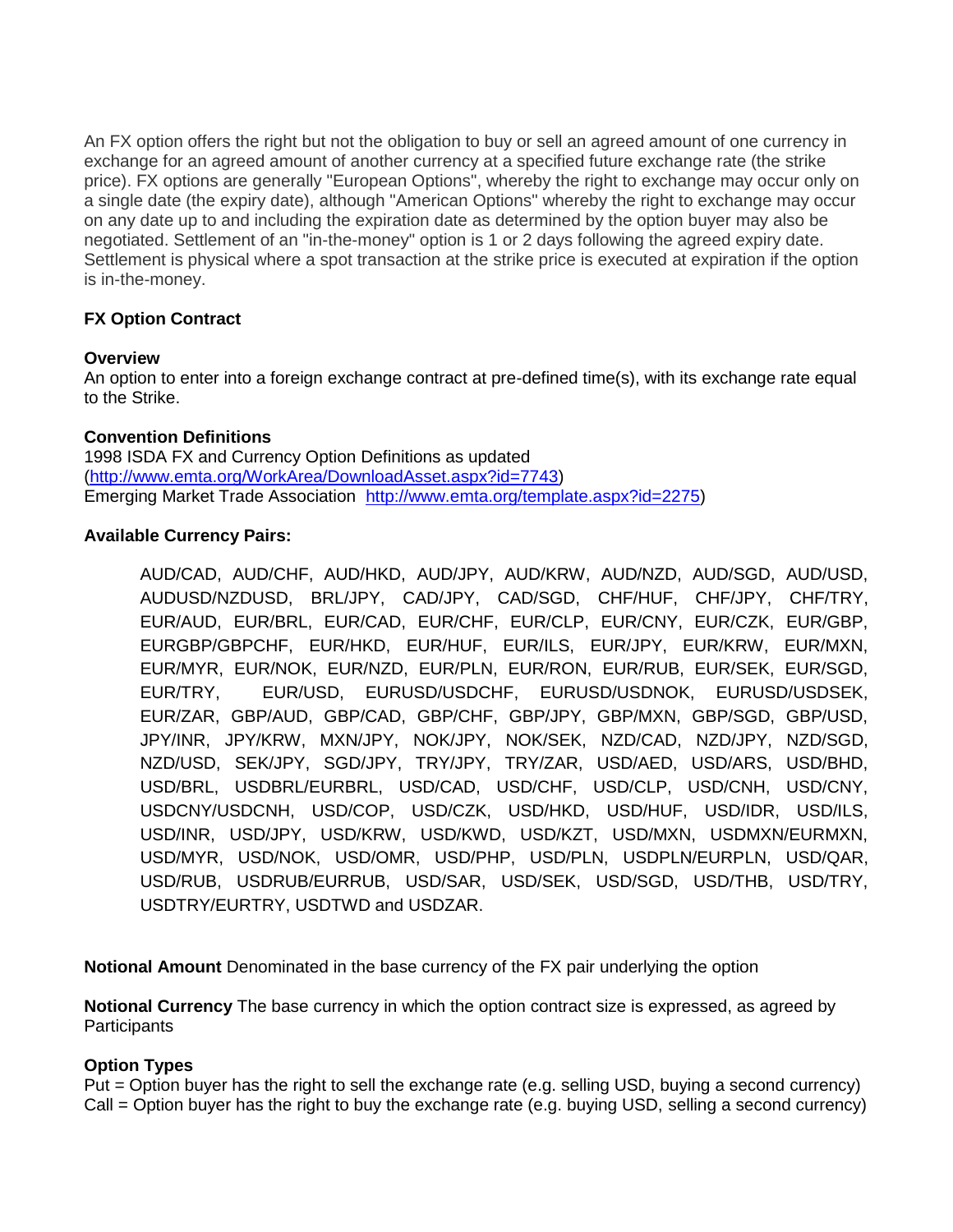# **Quoting Convention**

FX Options are generally quoted in Implied Volatility: the value of the volatility of the underlying instrument which returns a theoretical value equal to the current market price of the option using a Black-Scholes based pricing model. Options Contracts may be traded with an underlying FX Trade delta hedge, either spot or forward dated, or may be traded with no hedge where bids and offers are expressed as percentage of notional (the premium payable), as agreed between Participants. Where traded as an implied volatility, option premiums are subsequently calculated and agreed between Participants before execution

### **Minimum Increments**

Dependent on currency pair and tenor and as agreed between participants

# **Strike Price**

Rate that will be used for the underlying currency exchange at expiry.

# **Exercise Types**

European (options can only be exercised at expiration). American (any time during the life of the option)

### **Premium**

The payment made by the buyer of the option and calculated based on the relationship between: Implied Volatility, Notional, the prevailing spot FX rate, Forward FX, Strike(s), delta and the interbank deposit rates used for each of the currencies at time of trade. Premium may be paid spot or forward upon option expiry and is valued before trade execution.

# **Trade Date**

The date on which the Participants enter into the option contract

### **Expiry Date**

The last day upon which the option may be exercised and as agreed between participants, the time, date, and location at which the Spot FX is compared to the strike price of the Currency option for the purposes of the option buyer ascertaining if the option expires with creation of an underlying FX Spot trade at expiry (or cash settlement using a particular FX fixing source as agreed between Participants).

### **Minimum Size**

Dependent on currency pair and tenor or as agreed between participants for Voice trading

### **Holiday Calendar**

Dependent upon Currencies as agreed between Participants

# **Settlement**

As agreed between participants:

- Physical FX trade settlement
	- Cash settlement

### **Rebate**

A feature of some exotic options where he premium of the option is refunded if at the time the option expires it has no value.

### **Settlement Date**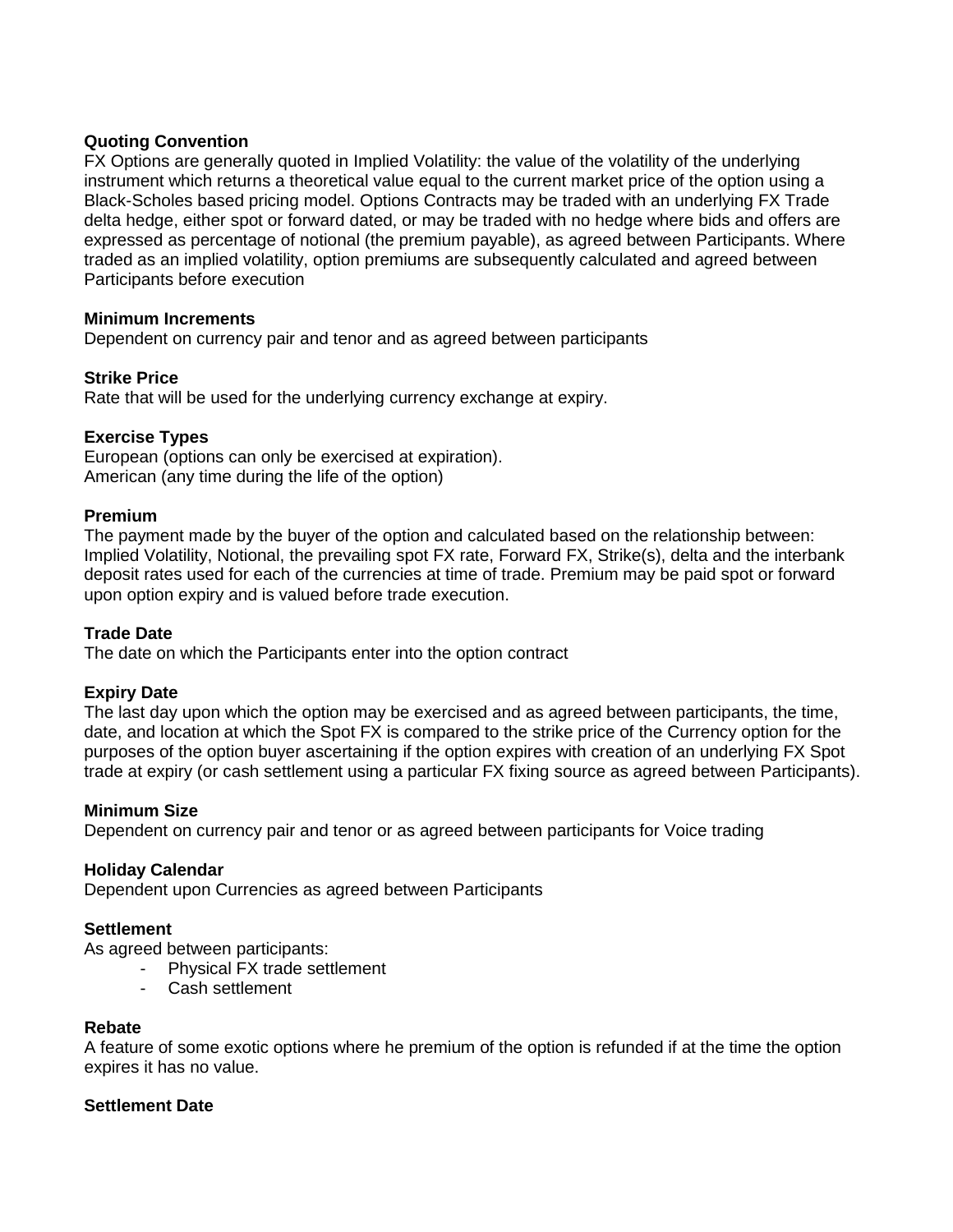Date on which the spot FX trade resulting from delivery is settled or the difference between the spot FX and the strike price of the option is paid where cash settled, one or two business days after the expiry date depending on the currency, as agreed between Participants

### **Expiration cut-off Times**

Dependent upon Currencies and as agreed between Participants

### **Settlement Procedure**

As agreed between Participants for non-cleared trades

# **Strategy Types:**

### **Vanilla:**

Outright Call / Put, Straddle, Strangle, Butterfly, Risk Reversal, Calendar (tenor) spread, Cross Currency Spread, Condor, Call Spread, Put Spread, Delta neutral packages, Live Trading with no delta hedge

**Exotic:** Baskets, Knock ins, Knock outs, Double Knock outs, Reverse Knock ins / Knock outs, One touch, No Touch, Double No Touch, Volatility Swaps, Variance Swaps, Correlation Swaps, Worst of Options, Compound Options, Window Options, Forward Volatility Agreements

# **Tenors**

As agreed between Participants, Currency Option contract tenors may be between 1 day and 30 years.

# **Block Size**

As set forth in Appendix F to Part 43 of the CFTC Regulations.

# **Trading Hours**

7:00 pm Sunday to 5:30 pm Friday Eastern Prevailing Time

# **Exotic Options Descriptions:**

### **Binary Options:**

A Binary (or Digital) Option is an option that has a fixed payment at expiration if the option is in the money or nothing at all if the option expires out of the money. Binary options are usually European Style options.

**One Touch.** A one touch option is a type of option that gives the holder a payout once the underlying reaches a certain price level, similar to the Barrier Option below. However, with the One Touch Binary Option, once the barrier is reached or surpassed, a predetermined fixed payout is achieved. Whereas, with the Barrier Option, it is the optionality that is triggered by the barrier being reached.

**No Touch/Double No Touch.** The no touch and double no touch options are similar to a one touch and double one touch. With these, the payment is achieved if the underlying does not reach either a single predetermined price level or if the underlying stays within a range that is set by two price points for the underlying (the double no touch).

# **Barrier Options:**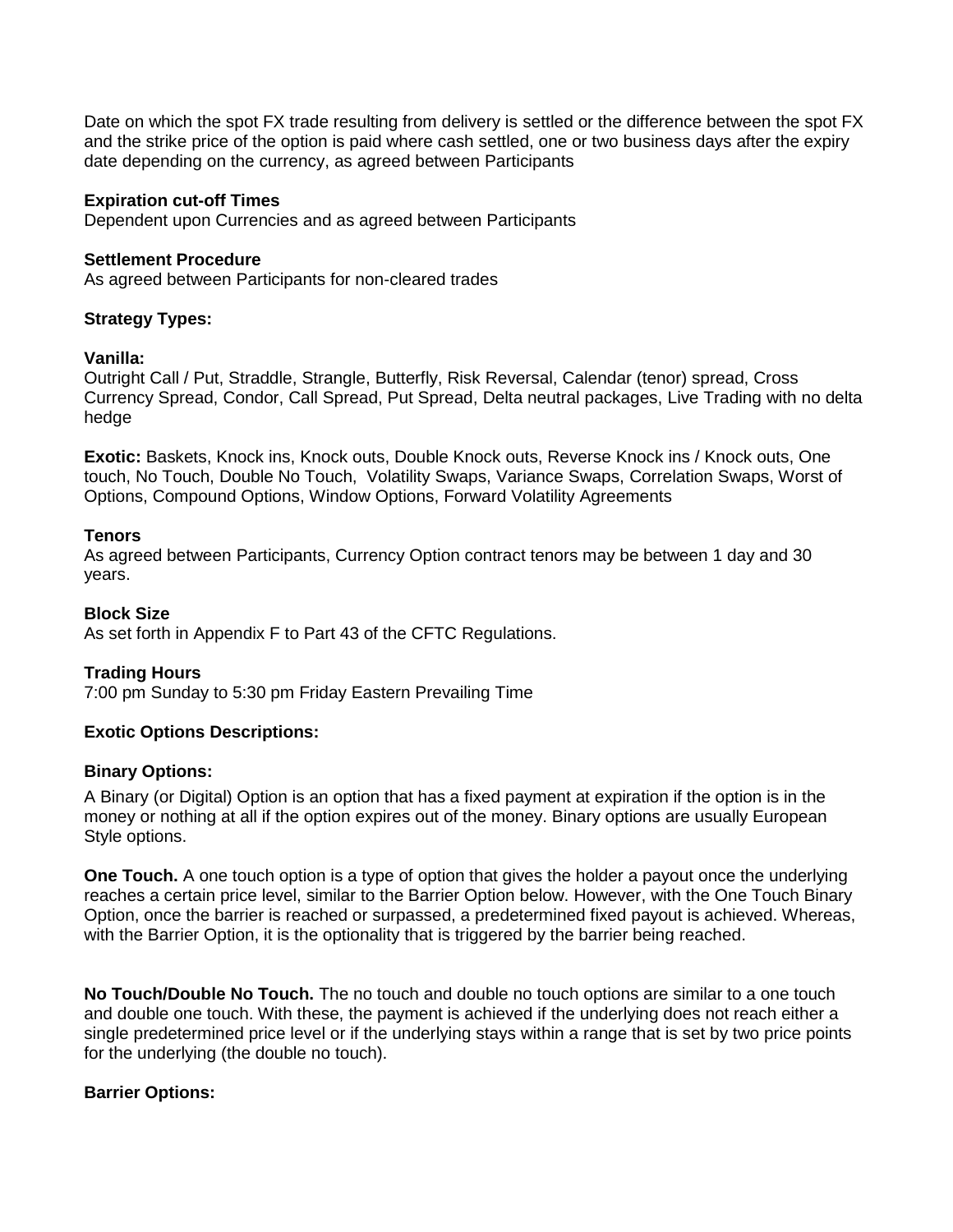Barrier Options are options that are either activated or deactivated when the price of the underlying passes through some predefined value referred to as the barrier. (May be put or call options and may be combined).

**Knock Out.** A knock out option has a price barrier for the underlying that, if reached, causes the option to terminate with no value.

**Double Knock Out.** A double knock out option is similar to a knock out option, however with the double knock out two price barriers are set on the underlying. If either barrier is reached, the option is terminated with no value.

**Knock In.** A knock in option is an option contact that is latent until a certain price barrier for the underlying is reached. The price barrier can only be reached if the option is moving out of the money. Until the barrier is reached, the option is not exercisable.

**Double Knock In.** Similar to a knock in, where two price barriers for the underlying are set. If either of these price barriers are reached, the option becomes exercisable.

**Reverse Knock In.** A reverse knock in option is a European style option that becomes exercisable into a Vanilla option once a predetermined price barrier of the underlying is reached. The barrier can only be reached if the option is moving into the money (gaining value). If the price level or barrier is hit the payout is based on the underlying vanilla option.

**Reverse Knock Out.** Similar to the reverse knock in except in this case if the price barrier is hit the option is knocked out and there is no payout. If the price barrier is not reached, the option value is based on the underlying vanilla option.

**Knock in Knock out.** With this type of option the predetermined price barrier of the underlying must be hit to activate the underlying option. One that first barrier is hit and the option is activated, there is a second price barrier that can cause the option to be knocked out or terminated prior to expiration. If this second barrier is hit before expiration, the option is extinguished. An additional form of this type of option may be written that is based on which price barrier is hit first. If the knock in barrier is hit, the option value is based on the underlying vanilla option and the knock out barrier is no longer valid. If the knock out barrier is hit first, the option is extinguished.

**European Knock out / Knock In.** Similar to the knock out and knock in except the barrier set on this option is only applicable at expiration. If the barrier is hit at expiration the option is either knocked out or becomes exercisable.

**Window Option.** A window option is any type of barrier option where the barrier level(s) are active only for a portion of the life of the option, which may be specified as a period with a start date not before the trade date of the option, and an end date not after the expiry of the option.

**3) FX Swaps:**

**FX Volatility Swap**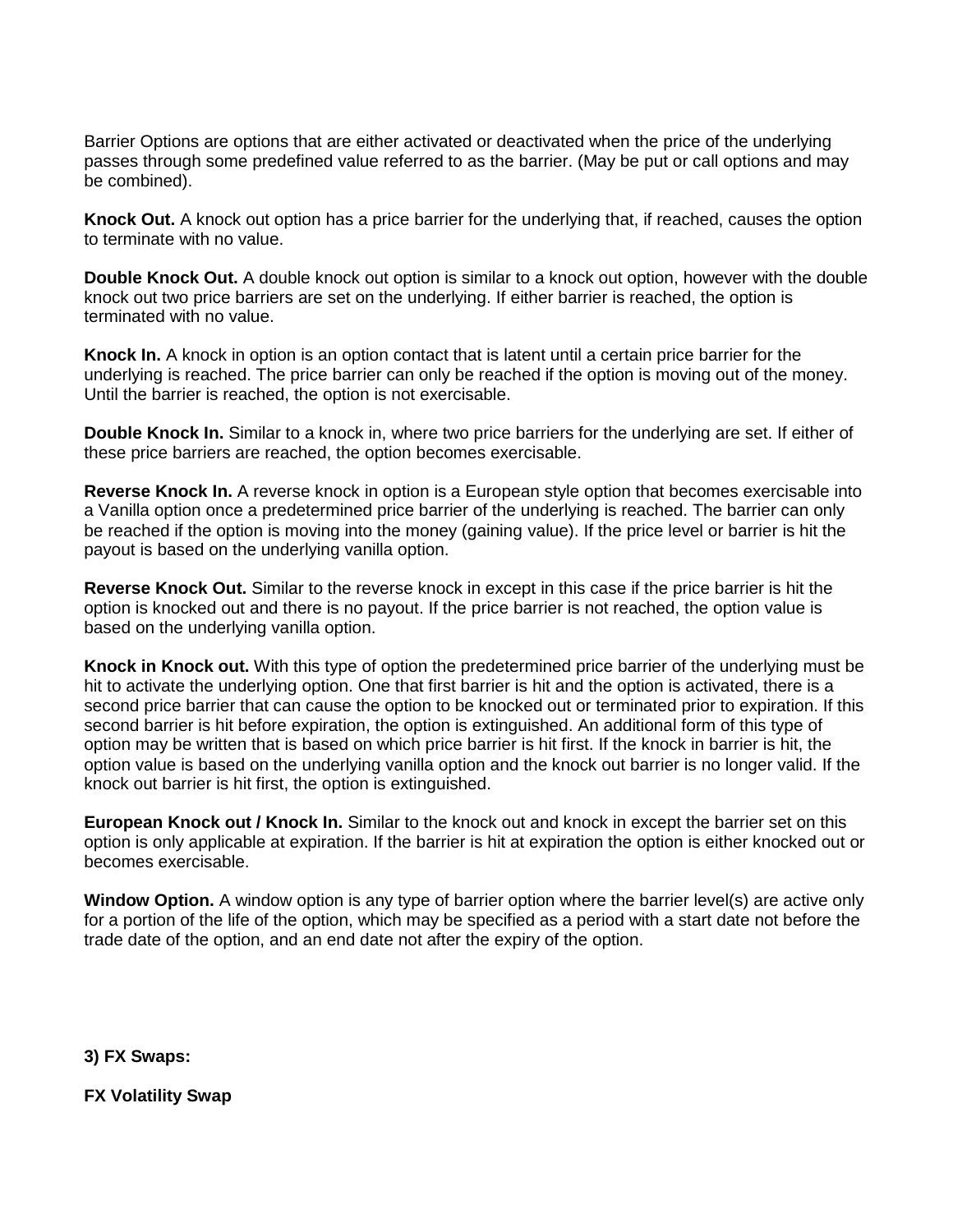A **volatility swap** (vol swap) provides pure exposure to the volatility of an asset. A Vol swap is:

- A contract for difference between the realised volatility of the underlying price and the strike price (Traded Level).
- Quoted in terms of percentage volatility.
- Traded in amounts per 1% of volatility, known as vega face amount.

At the end of the contract, the payout is determined by the difference between the traded level and the realised volatility. Thus, at the end of the contract, if the realised volatility is higher than the traded level, the buyer of the vol swap receives the difference. If the realised vol is lower, the buyer pays the difference.

### **Volatility Swap Specifications:**

### **Notional Currency**

The base currencies in which the swap contract size is expressed and from which volatility is calculated.

**Traded Level**  Agreed upon strike price

**Vega Notional Amount** Quoted in 100k's of Vega

**First Fix** Initial date of fixing, typically Trade Date or Trade Date +1, based on a published fixing source

**Last Fix** Final date of swap calculation

**Delivery** Spot date after expiration

**Annualization Factor** 252 or as agreed by counterparts

**Total Fixes** Number of observations

### **Public Fixing Sources**

G11 currency pairs: 4 pm London WM/Reuters Forward and NDF Rates (WMR fix), or as otherwise agreed by Participants

Non-G11 currency pairs: ECB, EMTA, SAEC, TAIFX, KFTC18, ABSIRFIX01, PDSPESO, RBIB and HKDFIX, or as otherwise agreed by Participants.

# **FX Correlation Swap**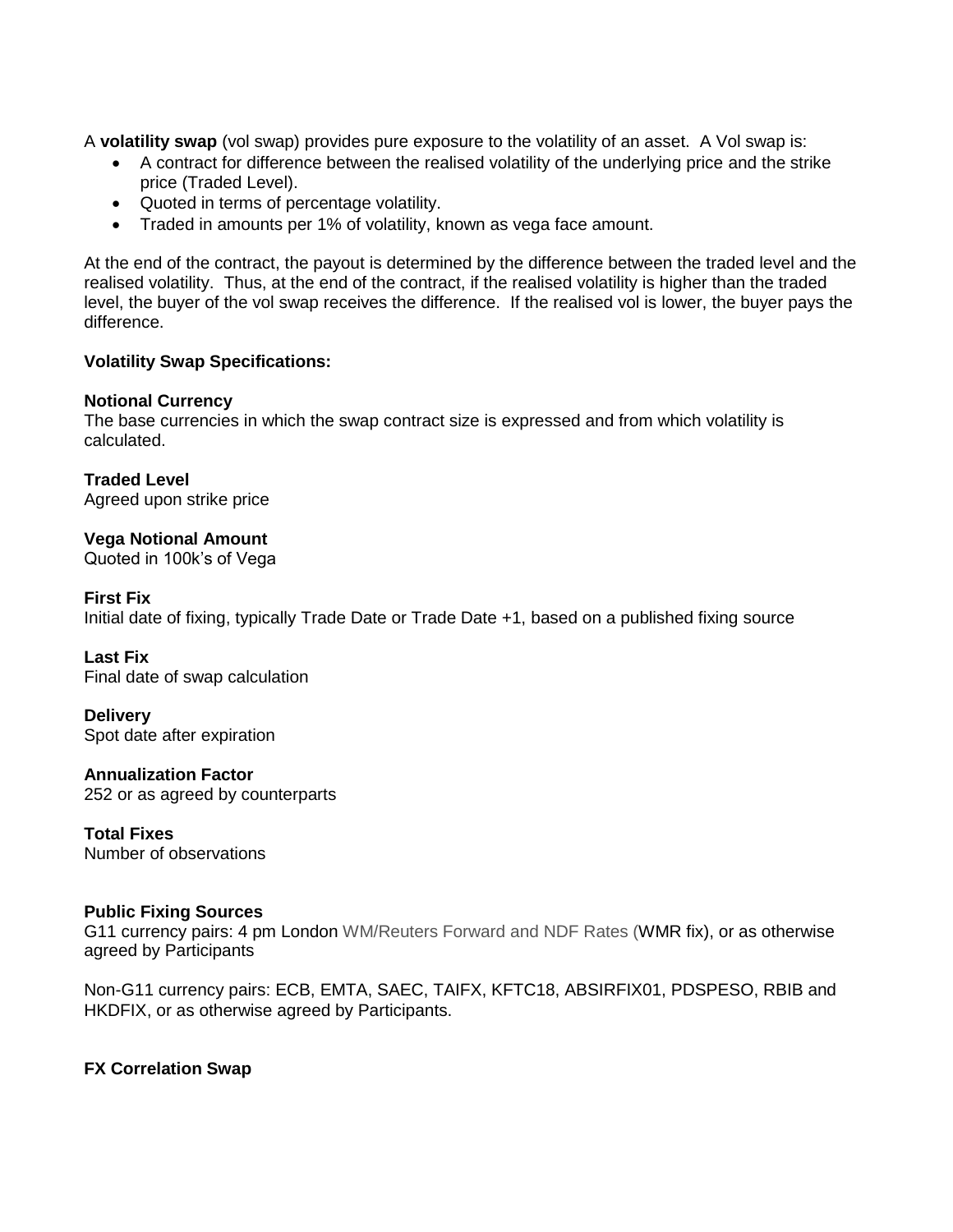A **Correlation Swap** (corr swap) provides pure exposure to the correlation between two assets. A corr swap is:

• A contract for difference between the realised correlation between two currency pairs.

At the end of the contract, the payout is determined by the difference between the realised correlation between two currency pairs and the traded level agreed in the swap. Thus, at the end of the contract, if the correlation is higher than the traded level, the buyer of the corr swap receives the difference from the seller. If the correlation is lower, the buyer pays the seller the difference.

# **Correlation Swap Specifications**

**Currency Pair 1** The currency pair from which the correlation with Currency Pair 2 is calculated.

**Currency Pair 2** The currency pair from which correlation is calculated in comparison to Currency Pair 1.

**Notional Amount** USD 100k per %

**First Fix**  Initial date of fixing, typically Trade Date or Trade Date +1, based on a published fixing source

**Last Fix**  Final date of swap calculation

**Delivery** Spot date following expiration

**Traded Level**  Agreed upon trading price

**Annualization Factor** 252 or as agreed by counterparts.

**Total Fixes** Number of observations

# **Public Fixing Sources**

G11 currency pairs: 4 pm London WMR fix, or as otherwise agreed by Participants Non-G11 currency pairs: ECB, EMTA, SAEC, TAIFX, KFTC18, ABSIRFIX01, PDSPESO, RBIB and HKDFIX, or as otherwise agreed by Participants..

**Calculation Agent** As agreed by participants **FX Variance Swap**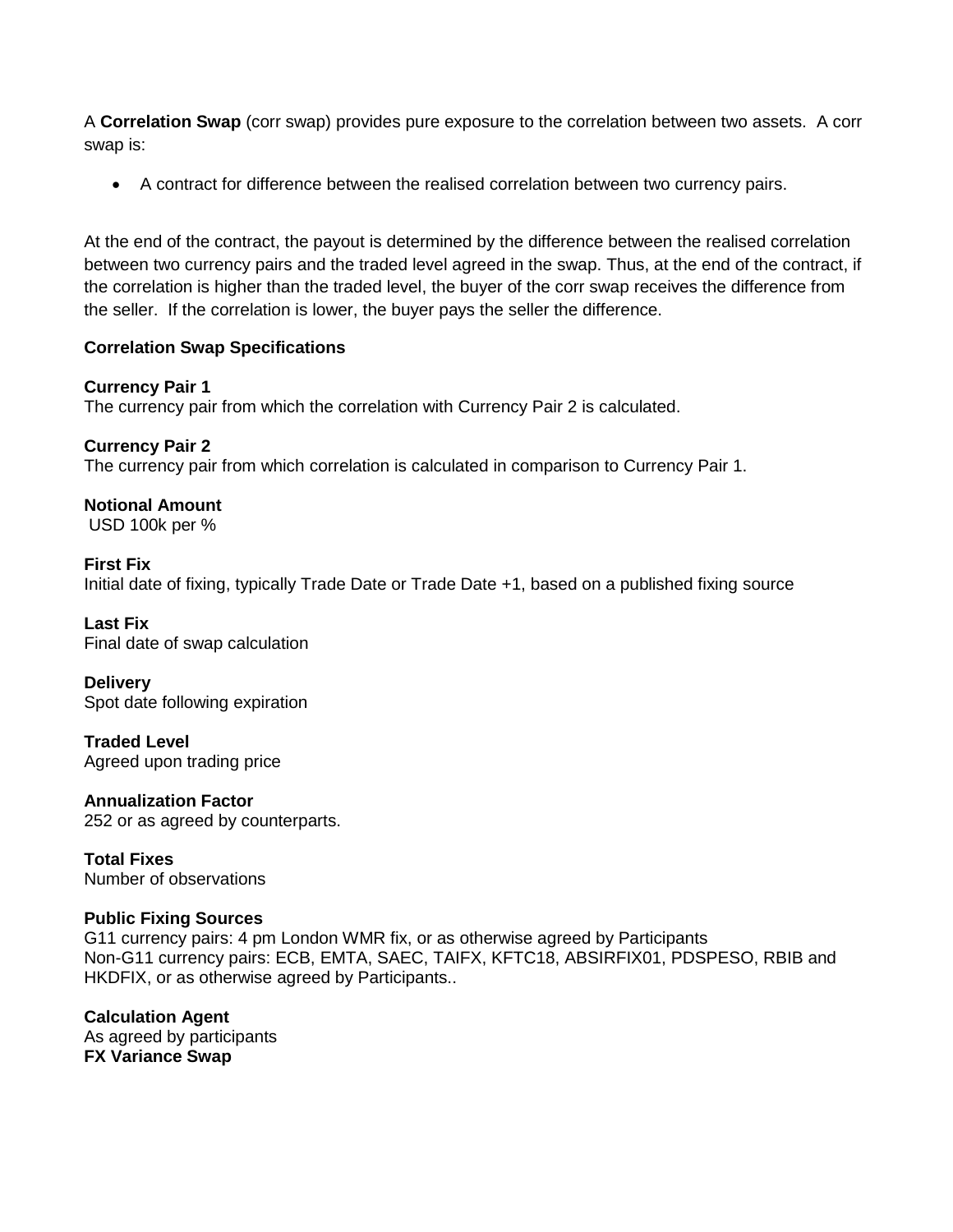An FX **Variance Swap** (var swap) provides pure exposure to the variance (square of realised volatility) of an asset. A var swap is:

- A contract for difference between the realised variance of the underlying price and the strike price (Traded Level) of the swap.
- Quoted in terms of percentage volatility.
- Traded in amounts per 1% of volatility, known as vega face amount.

At the end of the contract, the payout is determined by the difference between the traded level and the realised variance. Thus, at the end of the contract, if the realised variance is higher than the traded level, the buyer of the var swap receives the difference. If the realised var is lower, the buyer pays the difference.

# **Variance Swap Specifications**

**Notional Currency** The base currency in which the swap contract size is expressed and from which variance is calculated.

**Traded Level**  Agreed upon strike price

**Vega Notional Amount** Quoted in 100k's of Vega

### **First Fix**

Initial date of fixing, typically Trade Date or Trade Date +1, based on a published fixing source

**Last Fix**  Final date of swap calculation

**Delivery**  Spot date after expiration

**Annualization Factor**  252 or as agreed by counterparts.

**Total Fixes**  Number of observations

# **Public Fixing Sources**

G11 currency pairs: 4 pm London WMR fix, or as otherwise agreed by Participants Non-G11 currency pairs: ECB, EMTA, SAEC, TAIFX, KFTC18, ABSIRFIX01, PDSPESO, RBIB and HKDFIX, or as otherwise agreed by Participants..

**Forward Volatility Agreement**